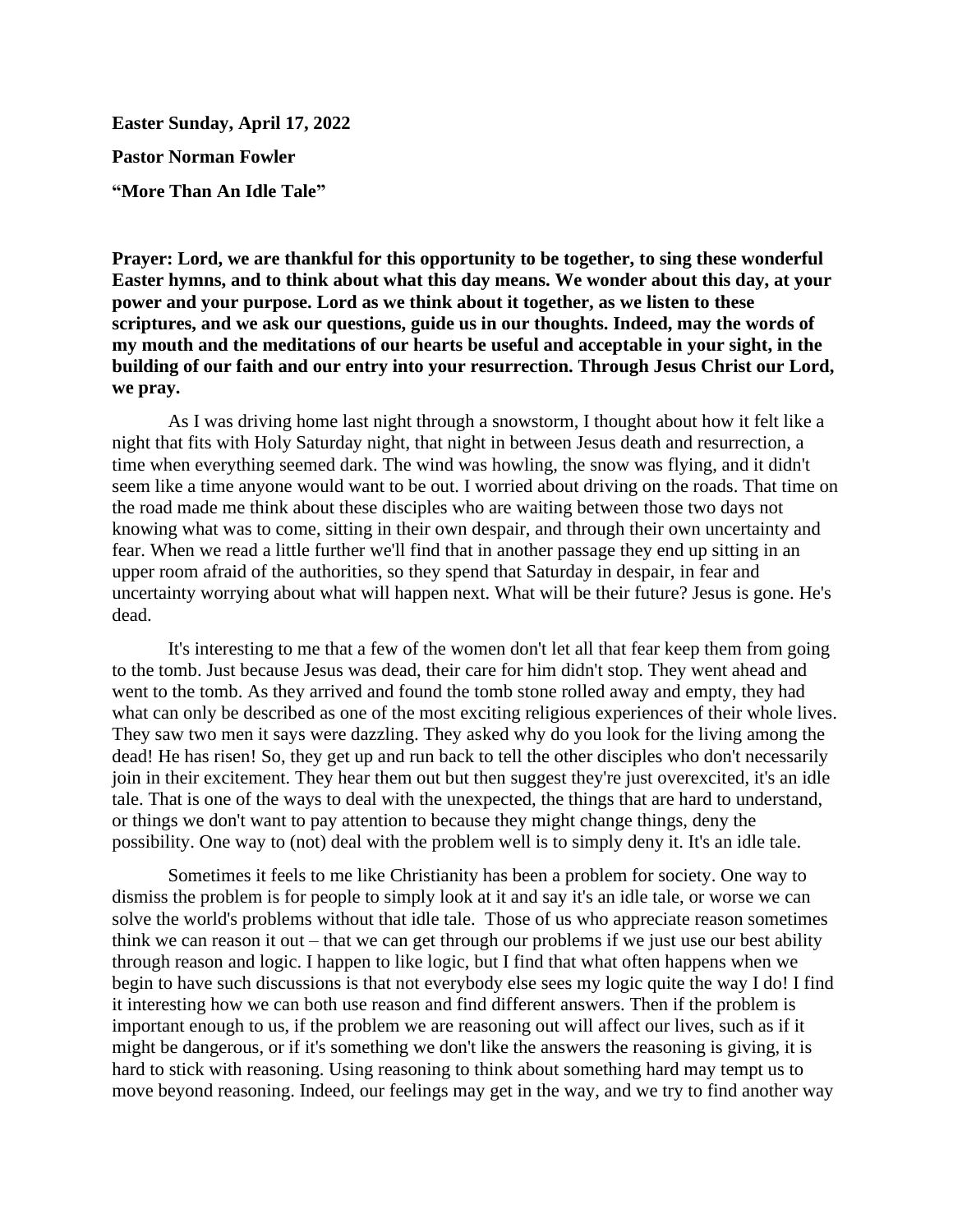to deal with it. For example, denial. Maybe denial is just a way to use blame and if that doesn't work, we will look for another way to assuage our feelings and our fears.

As we really look at Jesus' encounter with the religious authorities of his day, we might notice the conflict erupting. First, they want people to deny that he has anything to say, and then they blame him for saying things that aren't true, or for being heretical. And if that is not enough to keep people from listening to him, they decide to force the issue, that is actually use violence to get rid of the guy, crucify him. Once you've used violence then you've got to have a justification, a story, a way to describe the situation. This is really a manipulation of what people believe happened. It becomes a cautionary tale, that is, we say look what happens to people who do this.

Jesus' message of love of neighbor, even of one's enemy, of service to others, of compassion, and of drawing closer to God, doesn't seem to matter when it gets in the way of the hold on power and control some have. But surely that was in Jesus' day. Do we see those dynamics working in our day? Blame? Force? Violence? Manipulation of the story? Why is Jesus and his message such a problem? What is so radical about Jesus' message to love our neighbors, to serve one another, to show compassion, to grow closer to God? I don't know about you, but I feel some of those pressures today as well. Why are we told we are not supposed to love the migrant? Why can't we heal racism? Why can't we assure the mentally ill are all living healthy lives? Why don't we alleviate the ravages of poverty? The list goes on. I wonder what we're afraid of if we make changes that enable us to care for one another? Who would be ruined if we love our neighbors? Our enemies? What if we serve one another, are we worried our lives would somehow be less meaningful?

God comes in Jesus and is rejected, tortured, and dies as a result of the way humans deal with their problems. Now, hopefully we don't always deal with them that way, but it seems all too common. WE can see the roots of violence in our desire to solve our problems. I find it fascinating that we really are given in this story a contrast between the way humanity has so often tried to solve its problems and how God does. God sends the Son, and he makes a little bit of a stir. People start listening, he teaches and offers interesting ways of thinking about how we should live together. But, then, he is rejected and crucified.

What response does God make? What might be done with humanity? I know the feeling that too often comes to me when I feel like I've been wronged. I feel I should get revenge. Yet, in Jesus rising again, he doesn't come swinging a sword to avenge his death. No, instead Jesus rises and begins to enter into people's lives. Jesus begins to invite people to recognize that what he taught is not dead and buried and gone for good. Indeed, God is not defeated by human evil. God's grace is still possible and available and real hope lies within God's grace. Jesus begins to invite those who are willing to see that perhaps this isn't just an idle tale.

I think of Peter sitting there with the rest of them as they heard the women. Most, we read, said this is an idle tale. But what did Peter do? He went to see for himself. That is at least one thing this day is about; it's an invitation to see for ourselves. We are invited to hear the story and then to notice how we have experienced resurrection and renewed hope through grace. Perhaps not in an actual empty tomb or embodied Jesus, but what if we take a look. Might we find it's more than an idle tale?